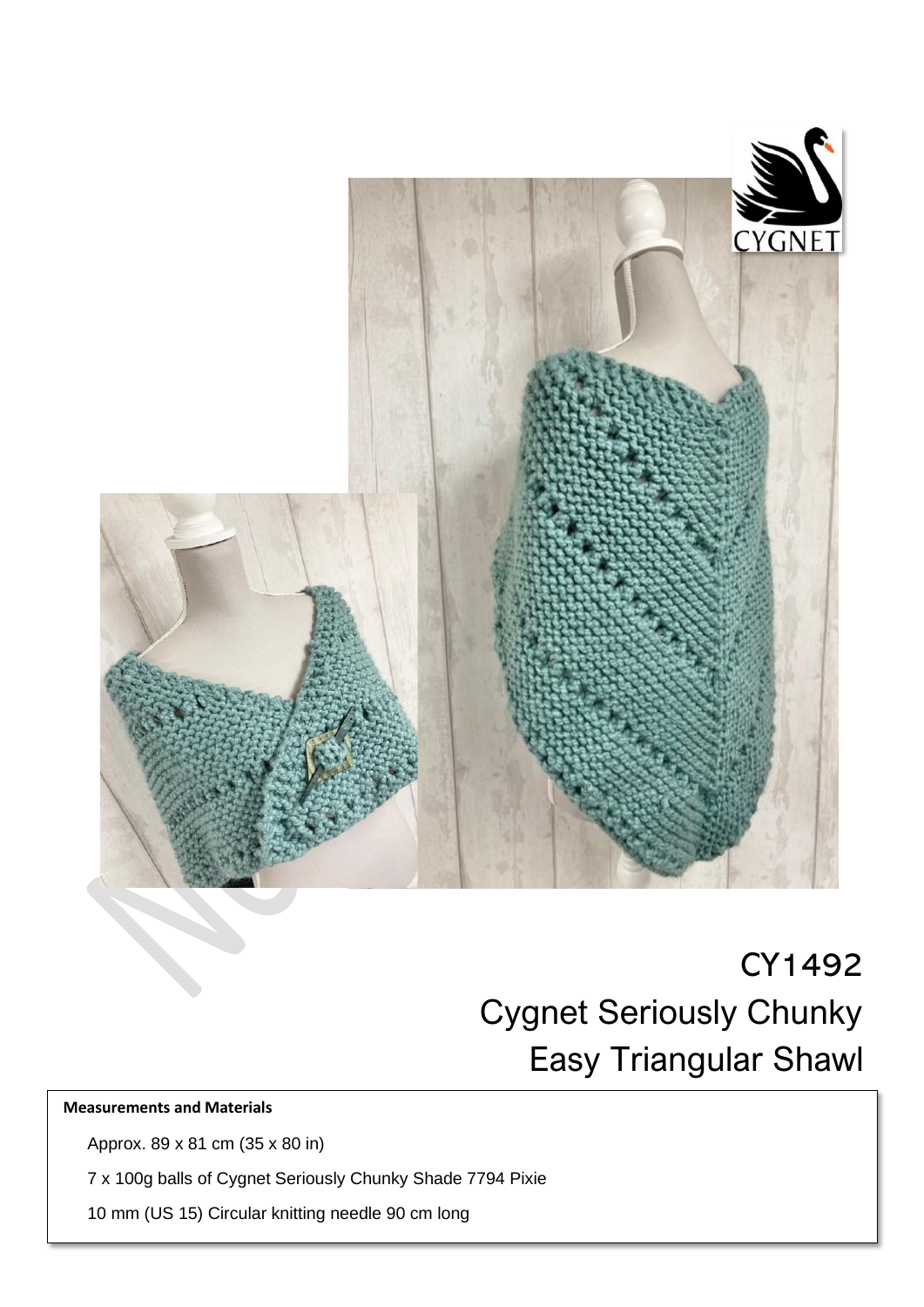## **TENSION IS NOT IMPORTANT FOR THIS PROJECT**

#### **ABBREVIATIONS**

K Knit P Purl st(s) stitch(es) yon yarn over needle pm place marker tog together rept repeat sm slip marker

**SHAWL (Worked in one piece)** Work back and forth in rows on the circular needle

Cast on 5 sts and K one row. Row 1 K2, pm yon, k1, yon, pm, K2. 7 sts Row 2 K across, slipping markers as you come to them. Row 3 K2, sm, yon, K1, yon, pm, K1, pm, yon, k1, yon, sm, k2. 11 sts Row 4 K across, slipping markers as you come to them. Continue to slip markers as you come to them to end of piece.

#### **Section 1**

Row 5 (inc) K2, sm, yon, k to next marker, yon, sm, k1, sm, yon, k to next marker, yon, sm, K2. 15 sts Row 6 K to end. Rows 7 to 20 Rept rows 5 and 6 to 43 sts

#### **Section 2**

Row 21 as row 5 Row 22 (eyelet row) K2, sm, p1, \* yon, p2tog, rept from \* to 2 sts before next marker, yon, p2, sm, p1, sm, p2, \*\* yon, p2tog, rept from \*\* to one st before last marker, yon, p1, sm, K2. 49 sts

#### **Section 3**

Rows 23 to 36 Rept rows 5 and 6 to 77 sts.

# **Section 4**

Row 37 Rept row 5. 81 sts Row 38 (eyelet row) K2, sm, p1, \* yon, p2tog, rept from \* to one st before next marker, yon, p1, sm, p1, sm, p1, sm, p1, \*\* yon, p2tog, rept from \*\* to one st before last marker, yon, p1, sm, K2. 83 sts

## **Section 5**

Rept section 3 – 111 sts once completed.

#### **Section 6**

Rept section 2 – 117 sts once completed.